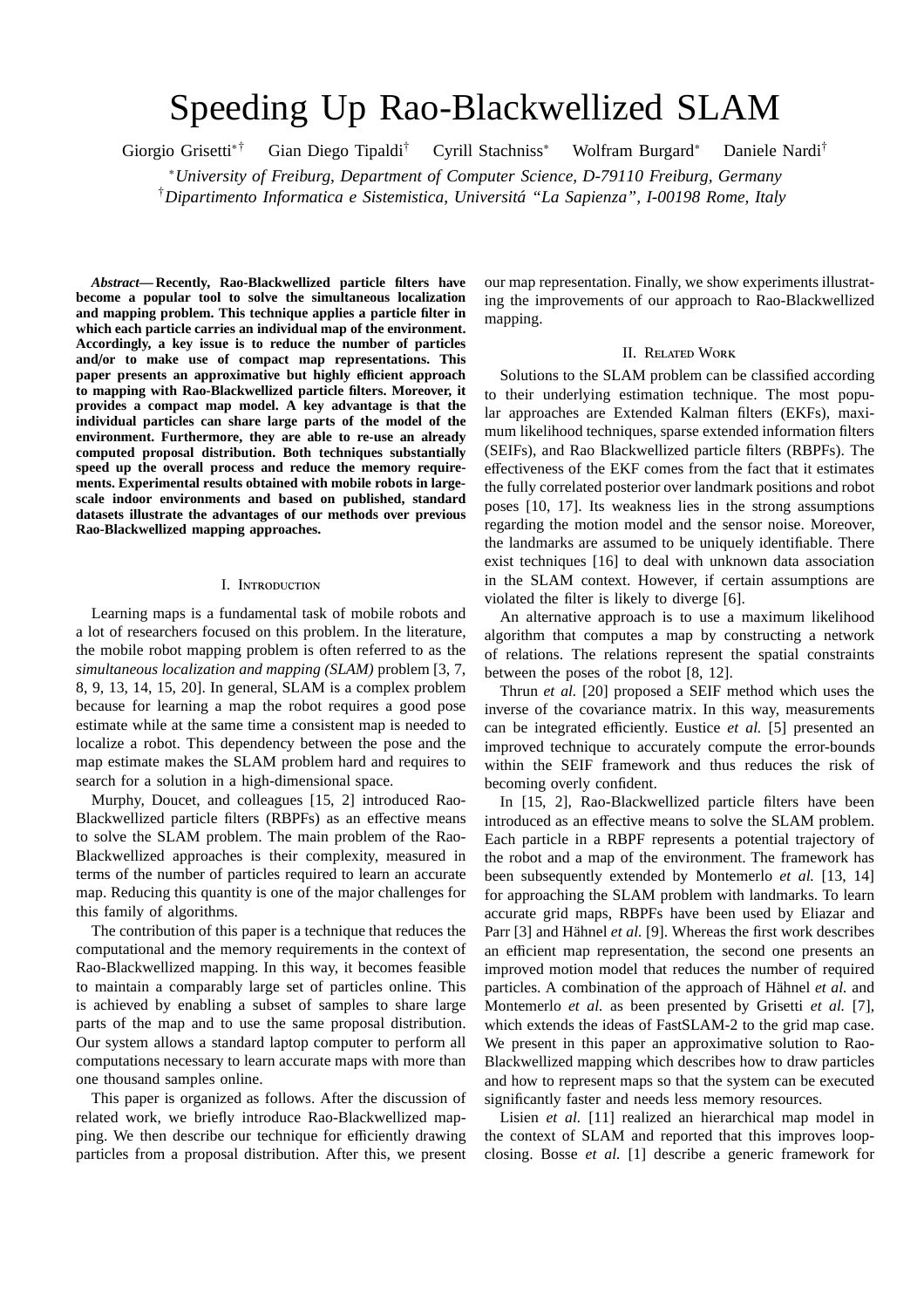SLAM in large-scale environments. They use a graph structure of local maps with relative coordinate frames similar to the work described in [4]. This approach is able to reduce the complexity and at the same time it can better deal with linearization problems in the context of EKF-SLAM. Our approach is related to this framework since we also use local maps attached to a graph structure to model the environment. However, our motivation to use such a map representation is to allow multiple particles to share a map.

The contribution of the paper is a computational and memory efficient Rao-Blackwellized particle filter for SLAM. Our approach allows the robot to efficiently determine the proposal distributions to sample the next generation of particles in an approximative manner. Additionally, we present a compact map model in which multiple particles share a map. This enables us to maintain substantially more samples with less memory and computational requirements compared to stateof-the-art Rao-Blackwellized mapping approaches.

III. 
$$
R - B
$$
 M

RBPFs for SLAM are used to estimate the posterior  $p(x_{1:t}, m \mid z_{1:t}, u_{1:t-1})$  about the trajectory  $x_{1:t}$  of the robot and the map *m* of the environment given the observations  $z_{1:t}$ and odometry measurements *u*1:*t*−1. Its key idea is to separate the estimation of the trajectory of the robot from the map estimation process

$$
p(x_{1:t}, m \mid z_{1:t}, u_{1:t-1}) = p(m \mid x_{1:t}, z_{1:t}) p(x_{1:t} \mid z_{1:t}, u_{1:t-1}). \quad (1)
$$

This can be done efficiently, since the posterior over maps  $p(m \mid x_{1:t}, z_{1:t})$  can be computed analytically given the knowledge of  $x_{1:t}$  and  $z_{1:t}$ . Computing the posterior  $p(x_{1:t} | z_{1:t}, u_{1:t-1})$ is similar to the localization problem, since only the trajectory of the vehicle needs to be estimated. This is done using a particle filter which incrementally processes the observations and the odometry readings. The overall process can be summarized by the following four steps:

- 1) *Sampling*: The next generation of particles is obtained from the current generation by sampling from a so-called proposal distribution.
- 2) *Importance Weighting*: An individual importance weight is assigned to each particle according to the most recent observation, the pose estimate, and the map associated with this particle.
- 3) *Resampling*: Particles with a low importance weight are typically replaced by samples with a high weight. This step is necessary since only a finite number of particles is used to approximate a continuous distribution.
- 4) *Map Estimation*: The map of each particle is updated based on pose represented by that particle.

Several authors proposed optimizations to Rao-Blackwellized mapping. They either presented compact map representations [3] to deal with large particle sets or accurate proposal distributions [7, 9, 13] in order to keep the number of samples small.

IV. S 
$$
U R - B
$$
 M

In this section, we present our approach to Rao-Blackwellized mapping which is able to handle large particle sets while reducing the memory and computational requirements. Our implementation is based on the open-source implementation [18] of the mapping system of Grisetti *et al.* [7]. The mayor drawback of this approach lies in its complexity. It runs online only for small particle sets. This is due to an informed but expensive to compute proposal distribution which is determined for each particle individually. Furthermore, each particle maintains a full grid map.

In the context of Rao-Blackwellized particle filters for SLAM, the proposal is used to model the relative movement of the vehicle under uncertainty. In most situations, this uncertainty is similar for all samples within one movement. It therefore makes sense to use the same uncertainty to propagate the particles as long as they appear to represent similar state hypotheses. In this section, we derive a way to sample multiple particles from the same proposal. As a result, the time consuming computation of the proposal distribution can be carried out for a few particles that are representatives for groups of similar samples.

Furthermore, local maps which are represented in a robotcentered coordinate frame look similar for many particles. We therefore present a compact map model in which multiple particles can share a map. Instead of storing an individual map, each sample maintains only a set of reference frames for the different local maps. This substantially reduces the memory requirements of the mapping algorithm.

### *A. Di*ff*erent Situations During Mapping*

Before we derive our new proposal distributions, we start with a brief analysis of the behavior of a RBPF. One can distinguish three different types of situations during mapping:

- The robot is moving through *unknown* areas,
- is moving through *well-known* areas, or
- is *closing a loop*.

In each of those situations, the filter behaves differently. Whenever the robot is moving through unknown terrain, the trajectory uncertainty grows. This is due to the fact that the errors are accumulated along the trajectory. The resulting uncertainty can only be bounded by observations which cover a (partially) known region.

In the second case, a map of the surroundings of the robot is known and in this way the SLAM problem turns into a localization problem which is typically easier to handle. Whenever the robot is closing a loop, the particle cloud is often widely spread. By reentering known areas, the filter can typically determine which particles are consistent with their own map and which are not. Such a situation leads to an unbalanced distribution of particle weights. The next resampling action then eliminates a series of unlikely hypotheses.

For each of these three situations, we will present a proposal distribution that needs to be computed only for a small set of representatives rather than for all particles. For the beginning, let us assume that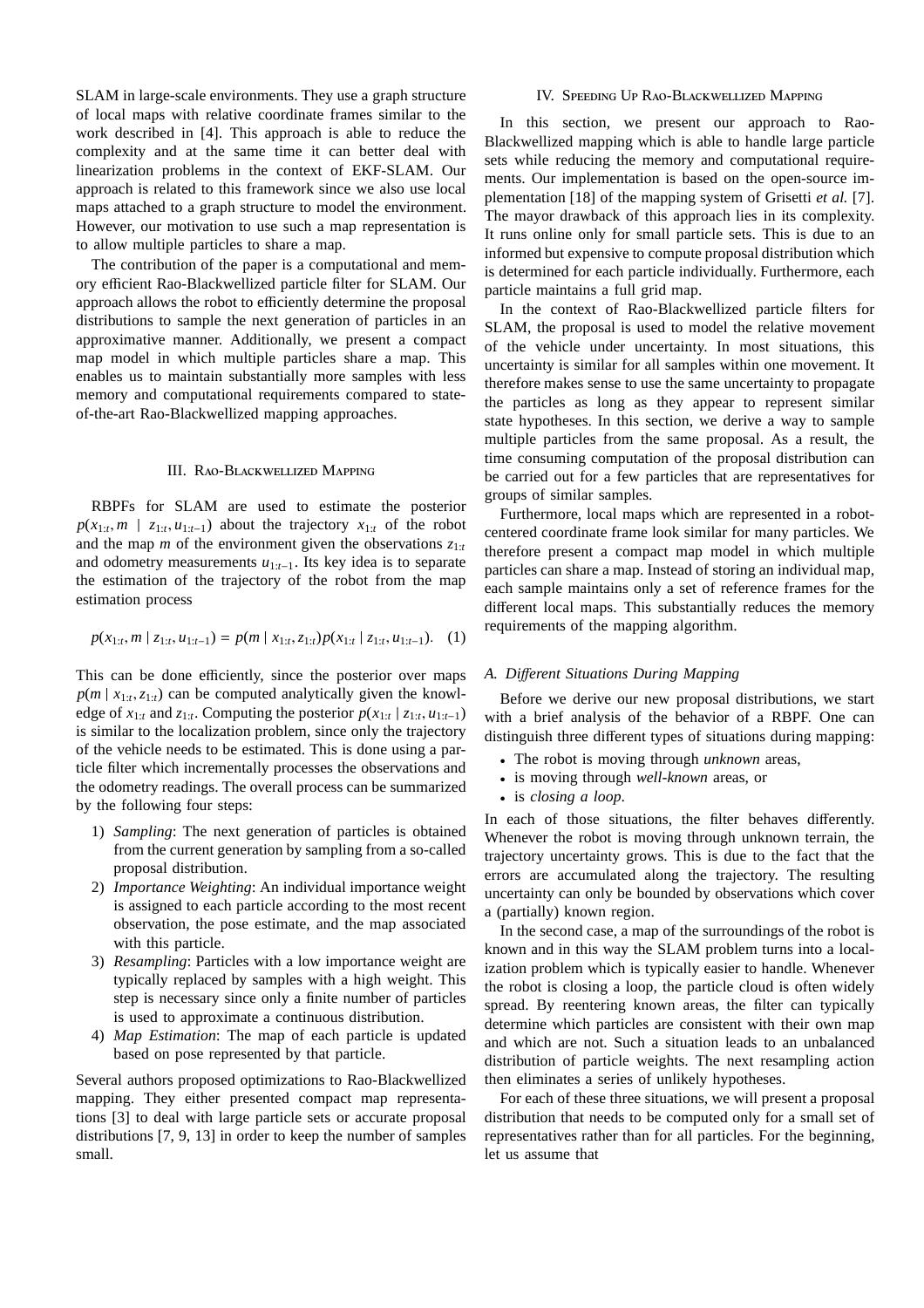

Fig. 1. Image (a) depicts the pose hypothesis of a particle, its local map, and the computed proposal which represented by the blue/dashed ellipse. Image (b) illustrates the proposal distribution represented in the ego-centric reference frame of that sample. Image (c) shows a second particle and its map. By carrying out a coordinate transform, the proposal of the first particle can be used by the second particle as long as their maps are locally similar (d).

- 1) the current situation is known, which means that the robot can determine whether it is moving through unknown terrain, within a known area, or is closing a loop,
- 2) the corresponding local maps of two samples are similar if considered in a particle-centered reference frame. In the following, we refer to this property as *local similarity* of the maps,
- 3) an accurate algorithm for pose tracking is used and the observations are affected by a limited sensor noise.

#### *B. Computing the Proposal for Unknown Terrain*

When moving through unknown areas, most parts of the map are irrelevant for computing the proposal distribution. Only a local map around the current pose is therefore taken into account. This map, called  $\tilde{m}_{t-1}^{(i)}$ , refers to the local map of particle *i* with respect to the pose  $x_{t-1}^{(i)}$  of that particle at time step *t*−1. In the surroundings of the robot, we can approximate

$$
p(x_t | m_{t-1}^{(i)}, x_{t-1}^{(i)}, z_t, u_{t-1}) \simeq p(x_t | \tilde{m}_{t-1}^{(i)}, x_{t-1}^{(i)}, z_t, u_{t-1}). \tag{2}
$$

Under Assumption 2, which requires that the maps of particle *i* and *j* are locally similar, we can write

$$
\tilde{m}_{t-1}^{(i)} \ominus x_{t-1}^{(i)} \simeq \tilde{m}_{t-1}^{(j)} \ominus x_{t-1}^{(j)}.
$$
 (3)

Here  $\oplus$  and  $\ominus$  are the standard pose compounding operators (see [12]). E.g.,  $a \ominus b$  is an operator that translates all the points in the domain of the function *a* so that the new origin of the domain of *a* is *b* and  $\oplus$  is its inverse.

We observed that the proposal distributions for different particles are similar if transformed to an ego-centric reference frame

$$
p(x_t | \tilde{m}_{t-1}^{(j)}, x_{t-1}^{(j)}, z_t, u_{t-1}) \ominus x_{t-1}^{(j)}
$$
  
\n
$$
\simeq p(x_t | \tilde{m}_{t-1}^{(i)}, x_{t-1}^{(i)}, z_t, u_{t-1}) \ominus x_{t-1}^{(i)}.
$$
 (4)

As a result, we can determine the proposal for a particle *j* by computing the proposal in the reference frame of particle *i* and translating it to the reference frame of particle *j*

$$
p(x_t | \tilde{m}_{t-1}^{(j)}, x_{t-1}^{(j)}, z_t, u_{t-1})
$$
  
\n
$$
\approx x_{t-1}^{(j)} \oplus (p(x_t | \tilde{m}_{t-1}^{(i)}, x_{t-1}^{(i)}, z_t, u_{t-1}) \ominus x_{t-1}^{(i)}).
$$
 (5)

This computation is illustrated in Figure 1. Eq. (5) shows how transform a proposal between particles while the robot moves through unknown terrain. The complex proposal computation needs to be performed only once and can then be translated to the reference frame of the other particles.

## *C. Computing the Proposal for Already Visited Areas*

Whenever the robot moves through known areas, each particle stays localized in its own map according to Assumption 3. To update the new pose of each particle while the robot moves, we maximize the likelihood of the observation around the pose predicted by odometry

$$
x_t^{(i)} = \operatorname*{argmax}_{x_t} p(x_t | \tilde{m}_{t-1}^{(i)}, x_{t-1}^{(i)}, z_t, u_{t-1}). \tag{6}
$$

Analog to Eq.  $(3)-(5)$ , we can express the proposal of particle *j* using the one of particle *i*. The only difference is that we do not apply the  $oplus$  and  $ominus$  operators based on the poses of the samples. Instead, the operators are applied based on the particle dependent reference frames  $l^{(i)}$  and  $l^{(j)}$  of the local maps. These reference frames were established when previously mapping the terrain. This results in

$$
p(x_t | \tilde{m}_{t-1}^{(j)}, x_{t-1}^{(j)}, z_t, u_{t-1})
$$
  
\n
$$
\approx l^{(j)} \oplus (p(x_t | \tilde{m}_{t-1}^{(i)}, x_{t-1}^{(i)}, z_t, u_{t-1}) \ominus l^{(i)}).
$$
 (7)

Combining Eq. (6) and Eq. (7) leads to

$$
x_t^{(j)} = \operatorname*{argmax}_{x_t} p(x_t | \tilde{m}_{t-1}^{(j)}, x_{t-1}^{(j)}, z_t, u_{t-1})
$$
\n(8)

$$
\simeq l^{(j)} \oplus (\underset{x_t}{\underbrace{\arg\max}} p(x_t | \tilde{m}_{t-1}^{(i)}, x_{t-1}^{(i)}, z_t, u_{t-1}) \ominus l^{(i)}) \quad (9)
$$

$$
= I^{(j)} \oplus (x_t^{(i)} \ominus I^{(i)}).
$$
 (10)

Under the Assumptions 2 and 3, we can estimate the poses of all samples according to Eq. (10). In this way, the complex computation of an informed proposal needs to be done only once. When the robot is in one of the two situations described above, the computation of the importance weights is done as proposed in [7] except that we have to evaluate the weights only once.

# *D. Computing the Proposal When Closing a Loop*

In contrast to the two situations described before, the computation of the proposal is more complex in case of a loop-closure. This is due to the fact that Assumption 2 (local similarity) is typically violated even for subsets of particles. This fact can be illustrated by supposing a widely spread cloud of particles when closing a loop. The different samples reenter the previously mapped terrain at different locations. This results in different hypotheses about the topology of the environment and definitively violates Assumption 2. Dealing with such a situation, requires additional effort in the estimation process.

Let us start with the informed proposal considering all sensor observations *z*1:*<sup>t</sup>* and the most recent odometry reading *ut*−1. The proposal can be factorized as

$$
p(x_t \mid z_{1:t}, x_{1:t-1}^{(i)}, u_{t-1})
$$
  
= 
$$
\eta p(z_t \mid z_{1:t-1}, x_{1:t-1}^{(i)}) p(x_t \mid x_{t-1}^{(i)}, u_{t-1})
$$
 (11)

$$
= \eta p(z_t \mid x_t, m_{t-1}^{(i)}) p(x_t \mid x_{t-1}^{(i)}, u_{t-1}), \qquad (12)
$$

where  $\eta$  is a normalizer resulting from Bayes' rule.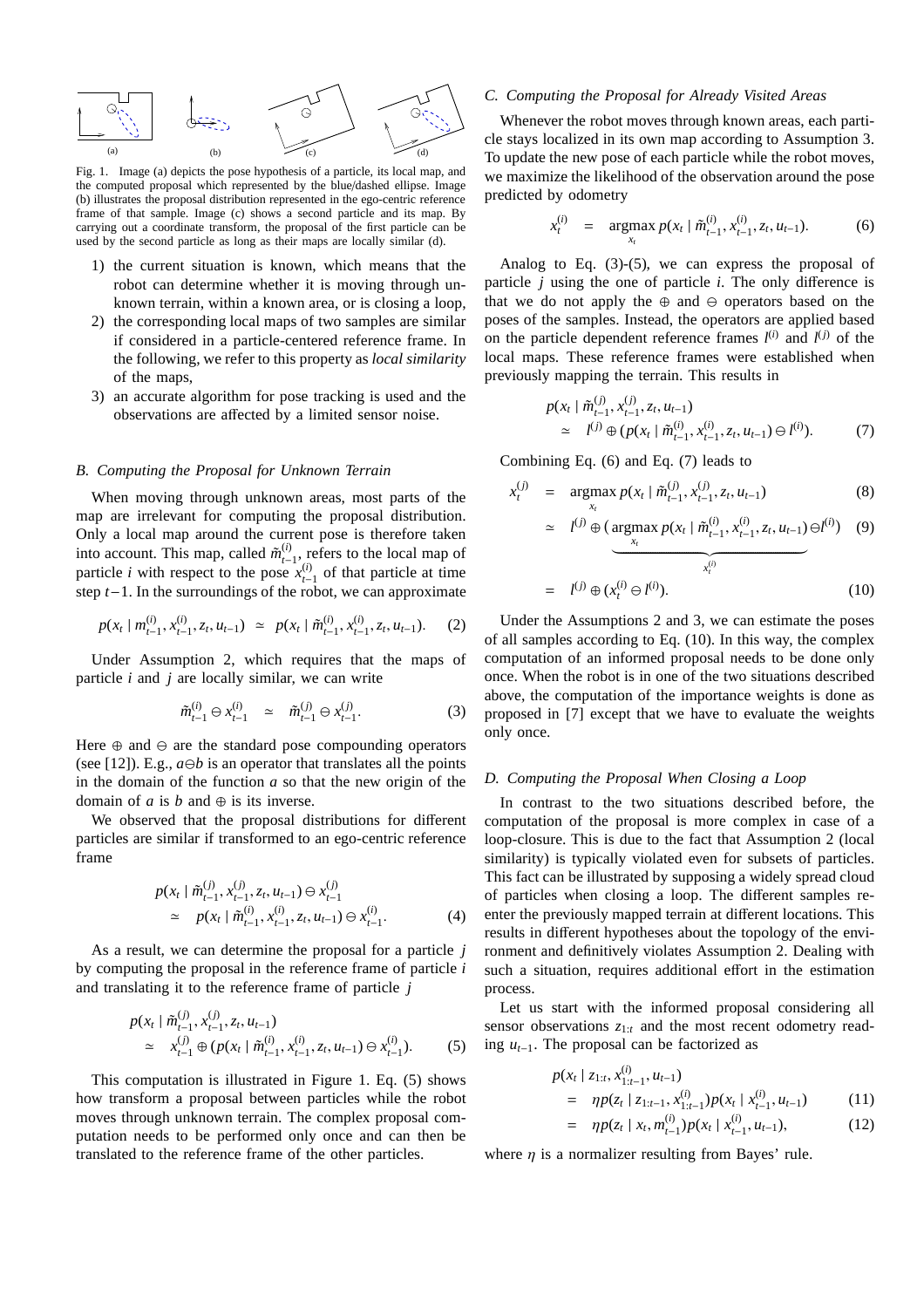Whenever a particle *i* closes a loop, we consider that its map  $m_{t_{\overline{n}}}^{(i)}$  consists of two components. The first one is a local map  $m_{\text{local}}^{(i)}$ , which has no overlap with the previously seen area and does not affect the loop closure. Secondly, a loop map  $m_{1\alpha}^{(i)}$ loop which models a previously mapped part of the environment re-visited after moving through unknown terrain for a long period of time.

$$
p(z_t | x_t, m_{t-1}^{(i)}) = p(z_t | x_t, m_{\text{local}}^{(i)}, m_{\text{loop}}^{(i)}) \qquad (13)
$$

Under the assumption that these two maps are disjoint, it is possible to choose a likelihood function that allows us to apply the following factorization

$$
p(z_t | x_t, m_{\text{local}}^{(i)}, m_{\text{loop}}^{(i)}) \propto p(z_t | x_t, m_{\text{local}}^{(i)}) p(z_t | x_t, m_{\text{loop}}^{(i)}) (14)
$$

Notice that the computation of the proposal in case of a loop-closure is more expensive than in the two other situations. Fortunately, loop-closing situations occur rarely. The robot has to travel through unknown and eventually known terrain for a comparably long period of time before a loop-closure can occur.

According to the importance sampling principle, the particle weights are given by

$$
w_t^{(i)} = w_{t-1}^{(i)} \frac{p(x_t^{(i)} \mid z_t, x_{t-1}^{(i)}, m_{\text{local}}^{(i)}, m_{\text{loop}}^{(i)}, u_{t-1})}{p(x_t^{(i)} \mid z_t, x_{t-1}^{(i)}, m_{\text{local}}^{(i)}, u_{t-1})}
$$
(15)

$$
= w_{t-1}^{(i)} \frac{p(x_t^{(i)} \mid z_t, x_{t-1}^{(i)}, m_{\text{local}}^{(i)}, u_{t-1})}{w_{t-1}^{(i)} p(z_t \mid x_t^{(i)}, m_{\text{local}}^{(i)}) p(z_t \mid x_t^{(i)}, m_{\text{loop}}^{(i)})}
$$
(16)

$$
= w_{t-1} - \eta_2^{(i)} p(z_t | x_t^{(i)}, m_{\text{local}}^{(i)})
$$
\n
$$
= w_{t-1}^{(i)} p(z_t | x_t^{(i)}, m_{\text{loop}}^{(i)}) \frac{\eta_1^{(i)}}{\eta_2^{(i)}},
$$
\n(17)

where 
$$
\eta_1
$$
 and  $\eta_2$  are normalization factors resulting from Bayes' rule.

#### *E. Approximative Importance Weight Computation*

Eq. (17) tells us how to update the particle weights in case of a loop closure. Unfortunately, the computation of the normalizing factors  $\eta_1$  and  $\eta_2$  cannot be done efficiently. Therefore, in our current implementation, the weights are evaluated according to the raw observation model based on the loop map  $m_{\text{loop}}$ 

$$
w_t^{(i)} \simeq w_{t-1}^{(i)} p(z_t | x^{(i)}, m_{\text{loop}}^{(i)})
$$
 (18)

rather than according to Eq. (17). This means that we ignore the ratio of the normalizing factors  $\eta_1$  and  $\eta_2$  and approximate the importance weights when closing a loop. This is significantly faster to compute and as we will demonstrate in the experiments, the approximation error is small.

$$
\begin{matrix} \text{V. A} & \text{S} & \text{E} \\ \text{P} & \text{T} \end{matrix} , \quad \begin{matrix} \text{L} & \text{S} \\ \text{S} \end{matrix} ,
$$

All of the derivations made in the previous section require the robot to know whether it is moving through unknown terrain, through a previously mapped area, or is currently closing a loop (Assumption 1). Here, we describe how to distinguish the different cases. Detecting the first two situations



Fig. 2. The left image depicts a cluster while the robot is approaching a loop-closure. The shown particle cluster splits up into three different clusters (topology hypotheses) as depicted in the right image.

can be done in a straightforward way by comparing the area covered by the current observation given the particle pose and the map constructed so far.

More difficult is to decide whether or not the robot is closing a loop. To make this decision, we apply the approach proposed by Stachniss *et al.* [19] in the context of exploration with active loop-closing. This approach uses a dual representation consisting of a grid map and a topologic map that models the trajectory of the vehicle. By comparing both representations, one is able to accurately determine whether or not a robot is closing a loop.

Assumption 2 (local similarity) typically holds only up to the first loop closure but is then violated. By explicitly modeling the different topological hypotheses, it is still possible to represent the posterior in an appropriate way. To achieve local similarity, we introduce the notation of a *particle cluster* which describes a subset of particles for which the assumption of local similarity between maps holds. Ambiguities in the posterior can then be modeled using multiple particle clusters. Such clusters are obtained by grouping similar samples so that the maps within one cluster represent the same topology.

In the following, we explain how to represent such a set of samples and how to split up a particle cluster in case the assumption of local similarity is violated.

In our current system, we represent a map as a set of local maps also called patches. A global map for a given particle can be obtained by specifying the location of each patch within a global reference frame. Each sample therefore has to store only a list of reference frames  $l_n^{(i)}$  for the patches. In this way, the individual patches  $P_1, \ldots, P_N$  need to be stored only once per cluster. The map of particle *i* can be computed by

$$
m^{(i)} = \bigcup_{n} l_n^{(i)} \oplus \mathcal{P}_n. \tag{19}
$$

Within one particle cluster, the local maps of each particle fulfills the assumption of local similarity. Therefore, they can share their patches. This results in a more compact representation compared to storing individual grid maps. In our current implementation, we used a graph structure where each node is a reference to the corresponding patch. To actually implement this representation, we store for each particle the state vector  $s_t^{(i)}$ 

$$
s_t^{(i)} = \langle \underbrace{x_t^{(i)}}_{\text{robot pose}} , \underbrace{k}_{\text{cluster ID}} , \underbrace{l_1^{(i)}, \dots, l_{N_k}^{(i)}}_{\text{patches locations}} \rangle. \tag{20}
$$

Each cluster  $C_k$  is represented by

$$
C_k = \langle \underbrace{\mathcal{P}_1, \dots, \mathcal{P}_{N_k}}_{\text{pointer to patches}} , \underbrace{\{e_{l,m}\}}_{\text{graph edges}} \rangle. \tag{21}
$$

Note that the number  $N_k$  of patches does not grow with the length of trajectory traveled by the robot. It grows with the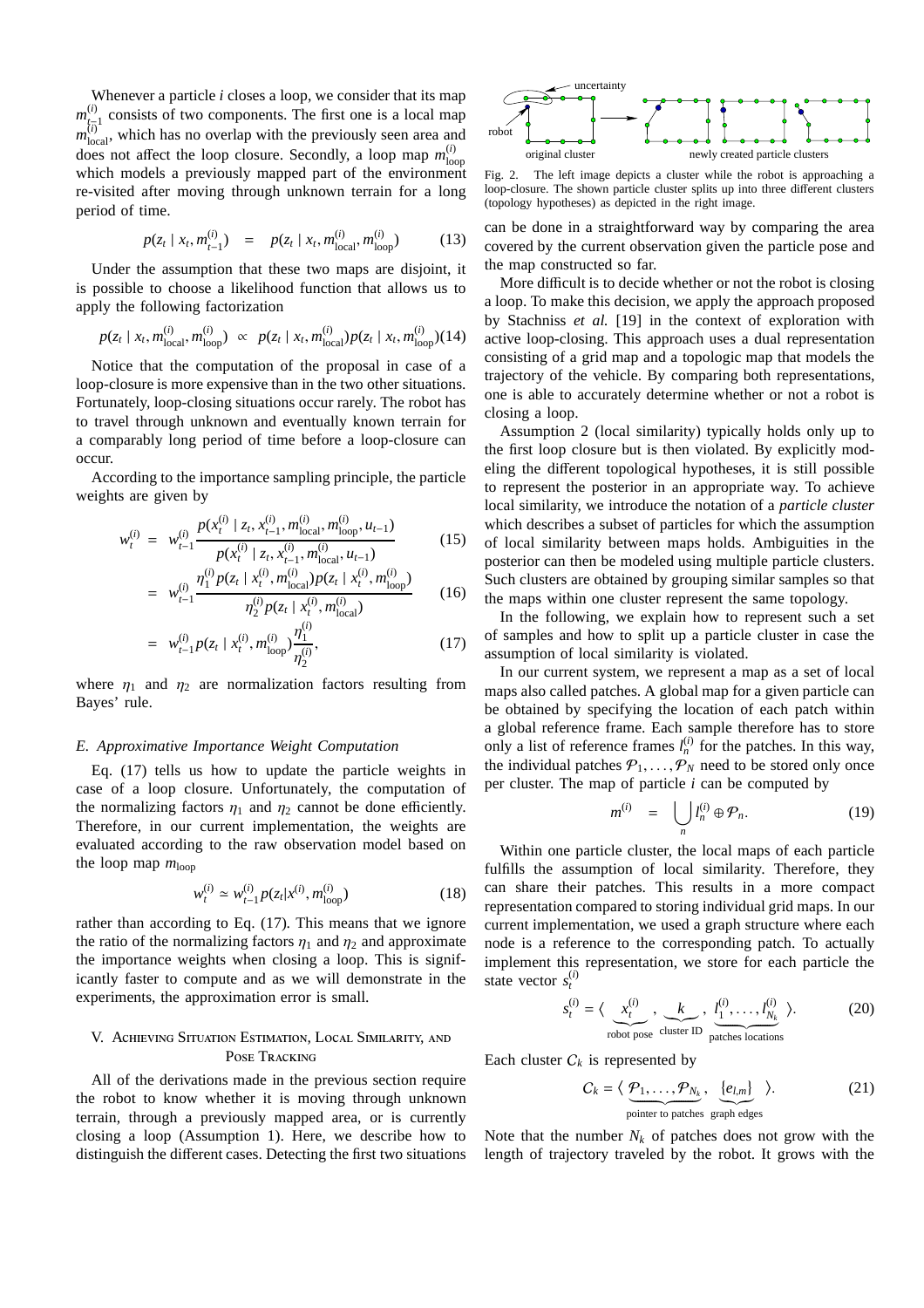

Fig. 3. Learned map of the MIT Killian Court using our approach.

number of relevant patches which is related to the size of the environment.

In the beginning of the mapping process, we start with a single cluster, but after closing a loop, multiple topology hypotheses typically occur. Whenever a topological hypothesis represented by a particle cluster needs to be split up, one has to determine which particle belongs to which topological hypothesis. In our current implementation, we cluster the samples according to their Euclidian distance to the different nodes in their own graph structure of reference frames. For each particle, we determine the list of nodes in the field of view of that sample. We order this list according to the Euclidian distance from the pose represented by the sample to the corresponding node. Then, a cluster is given by the samples which have the same list of nodes. An example which illustrates how new clusters are created in case of a loopclosure is depicted in Figure 2.

Throughout our experiments, we observed that multiple particle clusters are created when closing a loop. The actual number ranges up to 50. However, after a few iterations only a small number of cluster (up to 5) typically survive.

Note that it might be possible to represent each cluster by an EKF and not by particles like we do. However, in this case one would have to deal with linearization problems and Gaussian uncertainty. Furthermore, our approach uses grid maps and does not rely on predefined feature extractors like typical EKF approaches do.

To fulfill Assumption 3, we apply an incremental scan alignment technique based on laser range finder data. The experiments presented in this paper indicate that this setup/implementation is sufficient to satisfy the three assumptions. As a result, we obtain a mapping system which provides highly accurate maps in a fast and memory efficient manner.

#### VI. E

In this section, we present experiments based on real robot datasets which are commonly used within the SLAM community. In the first experiment, we corrected several log files using our approach. Figure 3 depicts the resulting map of the MIT Killian Court. This is a challenging dataset, since it is a large (it took 2.5h to record this log file) and it contains



Fig. 4. The left image depict the Intel Research Lab and the right one the Austin ACES building at the University of Texas.

|              |            | TABLE I            |             |
|--------------|------------|--------------------|-------------|
| C            |            |                    | MIT         |
|              |            | PC.<br>1.3 GH CPU. |             |
|              | #particles | execution time     | max. memory |
| our approach | 2.000      | 51 min             | 210 MB      |
|              |            |                    |             |

| our approach | 2,000 | 51 min            | 210 MB   |
|--------------|-------|-------------------|----------|
| our approach | 1.000 | 41 min            | 180 MB   |
| our approach | 500   | $30 \text{ min}$  | 165 MB   |
| RBPF of [18] | 150   | (memory swapping) | $2.9$ GB |
| RBPF of [18] | 80    | $300 \text{ min}$ | $1.5$ GB |
| RBPF of [18] | 50    | .90 min           |          |

several nested loops which can lead to particle depletion. As shown in this figure, the map does not show inconsistencies like for example double walls. Comparable results have been obtained using the Intel Research Lab and the Austin ACES dataset which are both depicted in Figure 4.

The second experiment is designed to show the advantages of our approach compared to a Rao-Blackwellized mapper without our optimizations. For this comparison, we used the open-source mapper provided in [18]. We compared the overall time, needed to correct the MIT Killian Court dataset and the memory used to store the maps. This was done using a (comparably slow) PC with a 1.3 GHz CPU and 1.5 GB RAM. The results of both mapping approaches are summarized in Table I. In our current implementation, the filter update for *each cluster* takes in average 20 ms when moving through known terrain and 200 ms when moving through unknown terrain. When actually closing a loop, *each particle* requires approximatively 2 ms of execution time while the check for the closure takes around 0.3 ms per sample.

Since the approximated proposal is not as accurate as the original one, we need more particles to achieve the same robustness in filter convergence and quality of the resulting maps. However, we can maintain more than one order of magnitude more particles while requiring less runtime and memory. In all our experiments, this sufficiently accounted for the less accurately drawn samples.

The savings on runtime are mainly caused by transforming an already computed proposal distribution so that it can be used for several particles instead of computing it from scratch each time. The memory savings are due to the fact that all particles within a cluster can share a single map model. Furthermore, the memory usage and runtime of our approach grows much slower when increasing the number of particles. The reason is that the complexity of our filter grows mainly with the number of topological hypotheses (particle clusters) which need to be maintained and not directly with the number